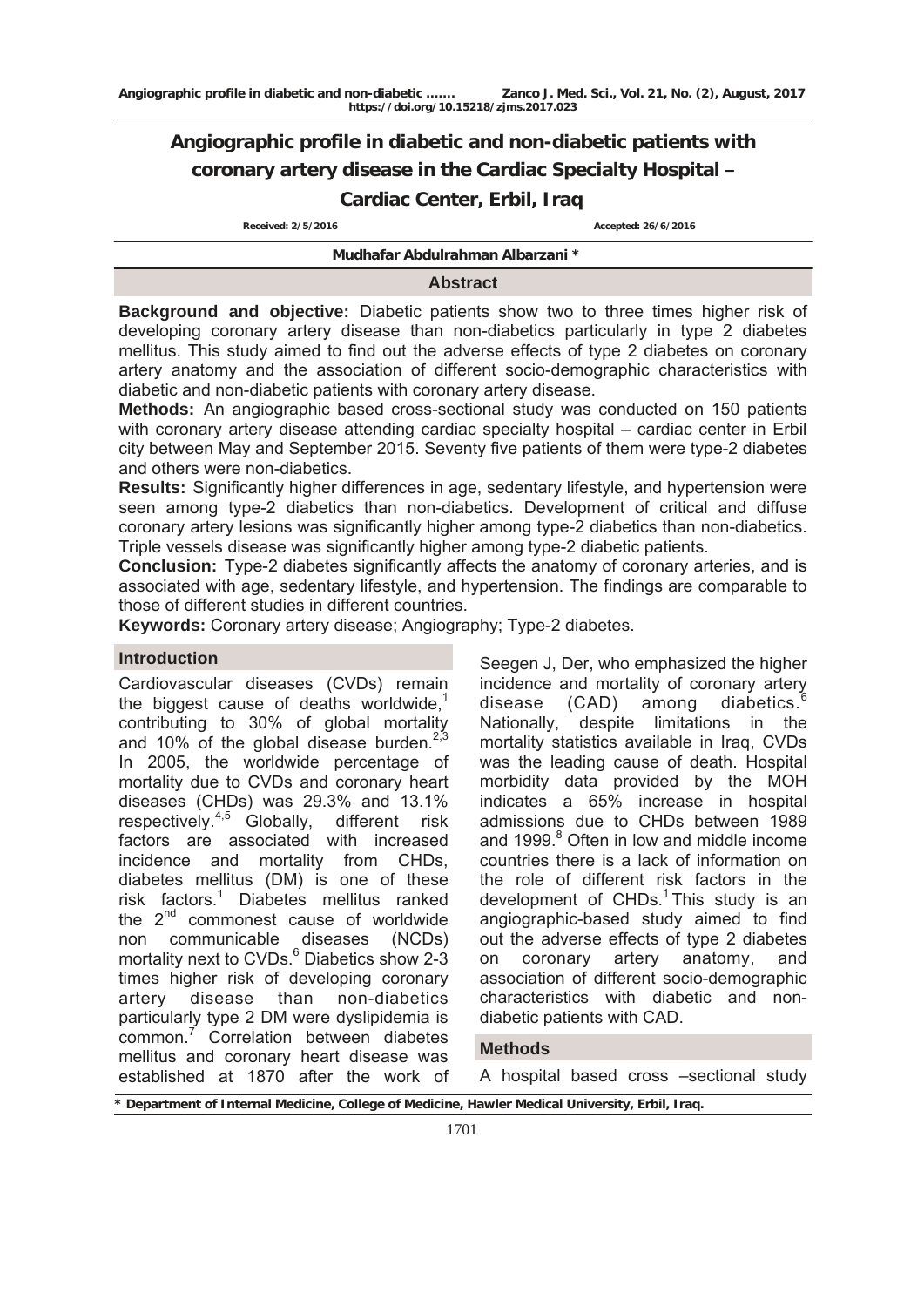**Angiographic profile in diabetic and non-diabetic ……. Zanco J. Med. Sci., Vol. 21, No. (2), August, 2017** 

was performed on 150 patients with CAD; 75 patients of them were diabetics and others were non-diabetics. The study was conducted between May and Sep 2015 at the cardiac specialty hospital / cardiac center, Erbil, Iraq. Patients with CAD and known to have type 2 diabetes were included in group 1, and patients with CAD proved to be non-diabetics were included in group 2. The diagnosis of diabetes mellitus was established when the fasting plasma glucose levels were higher than 126 mg/dl or the patient reported receiving hypoglycaemic treatment.<sup>9</sup> Patients with type 1 diabetes, valvular heart disease, left ventricle hypertrophy, cardiomyopathy, and congestive heart failure were excluded from the study. All study participants are known to have CAD confirmed by the typical history of the disease, electrocardiography (ECG), and positive exercise ECG test. Coronary angiography was performed for all patients according to guidelines. Data on age, gender, family history of CAD in first degree relatives, body mass index (BMI), waist circumference, lifestyle, smoking, drinking, and hypertension and the results of coronary angiography were recorded in an especially designed questionnaire. Patients with mean blood pressure level greater or equal to 140/90 mmHg or those reported taking antihypertensive medications were classified as hypertensive.<sup>10</sup> Angiographic findings were interpreted by the same intervention cardiologist. Lesions affecting (≥50%) left main coronary artery lumen or ≥70% of other coronary vessel lumen called Critical lesion. On the other hand, a critical lesion affecting single coronary vessel called single vessel disease (SVD), if two vessels called double vessel disease (DVD), and if three vessels called triple vessels disease (TVD). Critical lesion affecting three of five segments of the left anterior descending artery (LAD) and left circumflex artery (LCX) or two of four segments of right coronary artery (RCA), it is called diffuse coronary artery disease. BMI was classified according to world

**https://doi.org/10.15218/zjms.2017.023**

health organization classification in 2012 into underweight  $(\leq 18.5 \text{ Kg/m}^2)$ , normal weight (18.5-24 Kg/m<sup>2</sup>) overweight  $(25-29 \text{ Kg/m}^2)$ , and obese  $(30+ \text{ Kg/m}^2)^{11}$ Statistical analysis was performed by using the statistical package for the social sciences (version 17). Chi-square test and independent t test were used to calculate the significant differences between different study variables. A *P* value of ≤0.05 was considered statistically significant. The study was approved by research ethics committee of College of Medicine of Hawler Medical University. Informed written consent was obtained from each patient before being enrolled in the study.

# **Results**

The mean age  $\pm$  SD of the study participants was  $58.25 \pm 10.6$  years with a range of 27-80 years. The mean age of diabetic patients (59.4  $\pm$  9.20 years) was significantly (*P* = 0.011) higher than that of non-diabetics  $(57.11 \pm 11.19 \text{ years}).$ Around 75% diabetic patients and 53% of non-diabetics were in the  $6<sup>th</sup>$  and  $7<sup>th</sup>$ decades of age with statistical significant variations between the age groups  $(P = 0.019)$ . The mean BMI and waist circumference ± SD of the study sample were  $30.19 \pm 5.11$  Kg/m<sup>2</sup> and 105.92 ± 10.97 cm, respectively. Sedentary lifestyle was significantly (*P* = 0.014) higher among diabetic patients (96.0%) than non-diabetics (84%). Hypertension was also significantly (*P* = 0.029) higher among diabetic patients (70.7%) than non-diabetics (53.3%). Other socio-demographic variables had no significant associations (Table 1).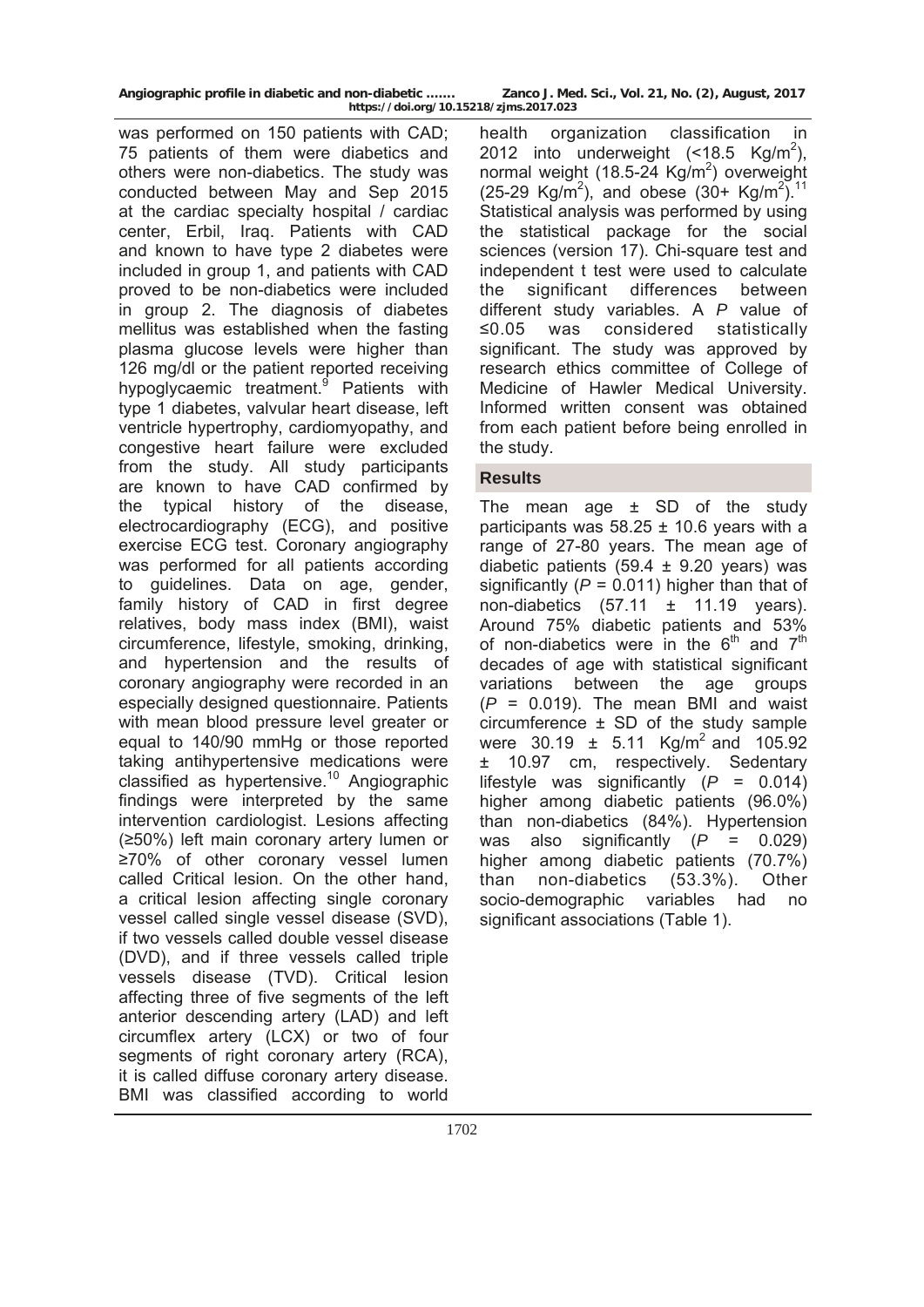**Table 1:** Association of diabetes with certain socio-demographic characteristics and other epidemiological variables.

|                                                          | <b>Non-Diabetics</b> |           | <b>Diabetics</b>          |           |         |
|----------------------------------------------------------|----------------------|-----------|---------------------------|-----------|---------|
| Variables                                                | No.                  | $\% ^{*}$ | No.                       | $\% ^{*}$ | P value |
| Age: (Mean age $\pm$ SD = 58.25 $\pm$ 10.6)              |                      |           |                           |           |         |
| $< 50$                                                   | 23                   | 30.7      | 8                         | 10.7      |         |
| $50 - 59$                                                | 18                   | 24.0      | 26                        | 34.7      |         |
| 60-69                                                    | 22                   | 29.3      | 30                        | 40.0      | 0.019   |
| $70+$                                                    | 12                   | 16.0      | 11                        | 14.7      |         |
| Gender                                                   |                      |           |                           |           |         |
| Male                                                     | 43                   | 57.3      | 37                        | 49.3      |         |
| Female                                                   | 32                   | 42.7      | 38                        | 50.7      | 0.326   |
| BMI: (Mean BMI $\pm$ SD = 30.19 $\pm$ 5.11)              |                      |           |                           |           |         |
| < 18.5                                                   | $\mathsf 0$          | $0.0\,$   | $\mathsf 0$               | $0.0\,$   |         |
| 18.5-24                                                  | 14                   | 18.7      | 6                         | $8.0\,$   |         |
| 25-29                                                    | 26                   | 34.7      | 34                        | 45.3      | 0.118   |
| $30+$                                                    | 35                   | 46.7      | 35                        | 46.7      |         |
| Waist circumference: (Mean $\pm$ SD =105.92 $\pm$ 10.97) |                      |           |                           |           |         |
| Normal                                                   | 15                   | 20.0      | 11                        | 14.7      |         |
| High                                                     | 60                   | 80.0      | 64                        | 85.3      | 0.388   |
| Smoking                                                  |                      | $0.0\,$   |                           | $0.0\,$   |         |
| $\mathsf{No}$                                            | $\overline{7}$       | 9.3       | $\ensuremath{\mathsf{3}}$ | 4.0       |         |
| Yes                                                      | 68                   | 90.7      | 72                        | 96.0      | 0.19    |
| Alcohol                                                  |                      |           |                           |           |         |
| No                                                       | 68                   | 90.7      | 73                        | 97.3      |         |
| Yes                                                      | $\overline{7}$       | 9.3       | $\sqrt{2}$                | 2.7       | 0.086   |
| Lifestyle                                                |                      |           |                           |           |         |
| Sedentary                                                | 63                   | 84.0      | 72                        | 96.0      |         |
| Active                                                   | 12                   | 16.0      | $\mathsf 3$               | 4.0       | 0.014   |
| Family history of CAD                                    |                      |           |                           |           |         |
| No                                                       | 62                   | 82.7      | 63                        | 84.0      |         |
| Yes                                                      | 13                   | 17.3      | $12$                      | 16.0      | 0.827   |
| Hypertension                                             |                      |           |                           |           |         |
| $\mathsf{No}$                                            | $35\,$               | 46.7      | 22                        | 29.3      |         |
| Yes                                                      | 40                   | 53.3      | 53                        | 70.7      | 0.029   |
| Total                                                    | $75\,$               | 100.0     | $75\,$                    | 100.0     |         |
| * Column percent                                         |                      |           |                           |           |         |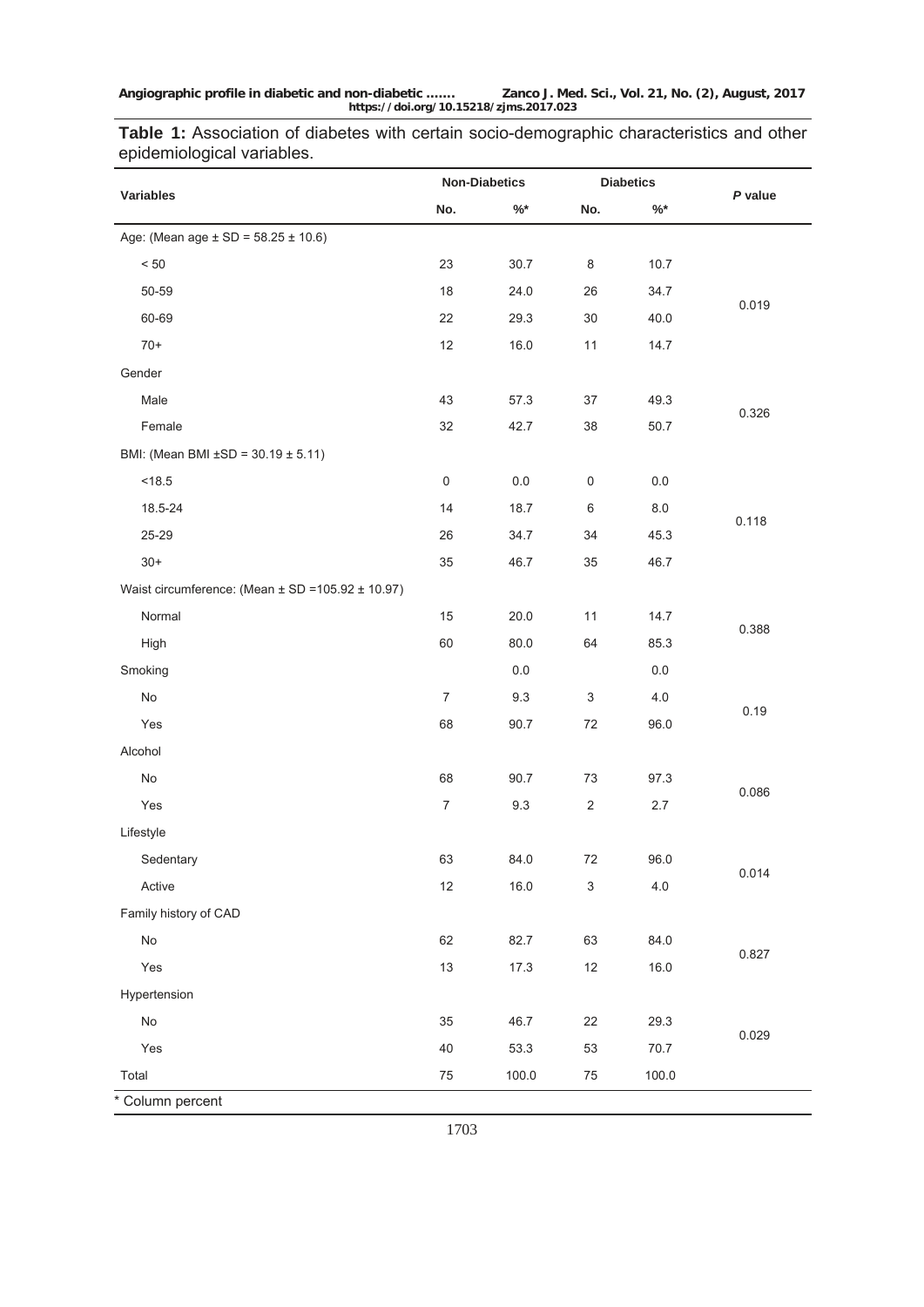**Angiographic profile in diabetic and non-diabetic ……. Zanco J. Med. Sci., Vol. 21, No. (2), August, 2017 https://doi.org/10.15218/zjms.2017.023**

Triple vessel involvement was significantly (*P* = 0.012) higher among diabetic patients (60.0%), while single and double vessel involvement was more frequent among non -diabetic than diabetic patients (57.3% and 34.6%, respectively). Details are shown in Table 2. Unlike left main coronary artery, the proportion of critical lesions in major

coronary arteries (LAD, LCX, and RCA) was higher than that of non-critical lesions in both diabetics and non-diabetics. However, only left circumflex artery demonstrated a significant (*P* = 0.01) critical lesions among diabetics than nondiabetics (42.7% and 26.7%, respectively). Details are shown in Table 3.

| No. of vessels |     | <b>Non-Diabetics</b> | <b>Diabetics</b> | P value |       |
|----------------|-----|----------------------|------------------|---------|-------|
|                | No. | $\%$                 | No.              | $\%$    |       |
| No             | 7   | 9.3                  | $\overline{4}$   | 5.3     |       |
| Single         | 19  | 25.3                 | 10               | 13.3    | 0.012 |
| Double         | 24  | 32.0                 | 16               | 21.3    |       |
| Triple         | 25  | 33.3                 | 45               | 60.0    |       |
| Total          | 75  | 100.0                | 75               | 100.0   |       |

\* Column percent.

#### **Table 3:** Types of coronary arteries involved among diabetic and non-diabetic patients.

|                                | <b>Non-Diabetics</b> |        |             | <b>Diabetics</b> |         |  |
|--------------------------------|----------------------|--------|-------------|------------------|---------|--|
| Coronary artery involved       | No.                  | $\%$ * | No.         | %                | P value |  |
| Left main stem (LMS)           |                      |        |             |                  |         |  |
| Normal                         | 67                   | 89.3   | 67          | 89.3             |         |  |
| Non-critical                   | 6                    | 8.0    | 8           | 10.7             | 0.319   |  |
| Critical                       | $\overline{2}$       | 2.7    | $\mathsf 0$ | $0.0\,$          |         |  |
| Left anterior descending (LAD) |                      |        |             |                  |         |  |
| Normal                         | 16                   | 21.3   | 8           | 10.7             |         |  |
| Non-critical                   | 17                   | 22.7   | 17          | 22.7             | 0.186   |  |
| Critical                       | 42                   | 56.0   | 50          | 66.7             |         |  |
| Left circumflex (LCX)          |                      |        |             |                  |         |  |
| Normal                         | 39                   | 52.0   | 21          | 28.0             |         |  |
| Non-critical                   | 16                   | 21.3   | 22          | 29.3             | 0.01    |  |
| Critical                       | 20                   | 26.7   | 32          | 42.7             |         |  |
| Right coronary artery (RCA)    |                      |        |             |                  |         |  |
| Normal                         | 30                   | 40.0   | 20          | 26.7             |         |  |
| Non-critical                   | 11                   | 14.7   | 18          | 24.0             | 0.148   |  |
| Critical                       | 34                   | 45.3   | 37          | 49.3             |         |  |
| Total                          | 75                   | 100.0  | 75          | 100.0            |         |  |
| * Column percent.              |                      |        |             |                  |         |  |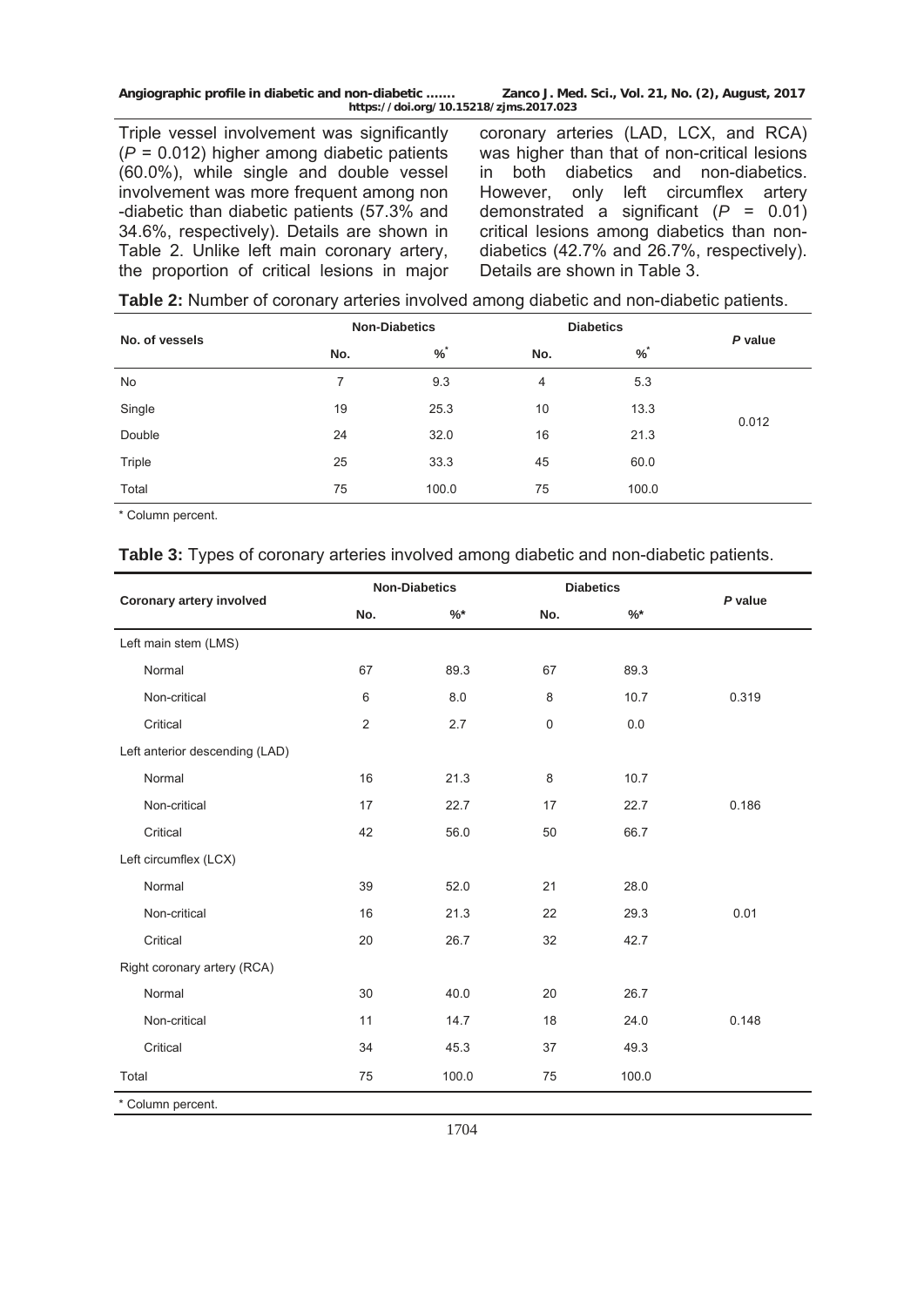| Angiographic profile in diabetic and non-diabetic |                                        | Zanco J. Med. Sci. |
|---------------------------------------------------|----------------------------------------|--------------------|
|                                                   | https://doi.org/10.15218/zjms.2017.023 |                    |

**Vol. 21, No. (2), August, 2017** 

The proportion of non-diffuse critical coronary artery lesions was significantly (*P* <0.001) higher among non-diabetics (52.0%) than diabetics (26.7%). On the other hand, diffuse critical lesions were significantly higher in diabetics (56.0%) than non-diabetics (16.0%). These results are demonstrated in Table 4.

## **Discussion**

This study revealed that diabetics had a significantly higher mean age than nondiabetics. This finding is similar to that reported in Davangere-India in 2014, $^7$ Brazil between  $1993$  and  $2001<sup>12</sup>$  Gaza-Palestine between 2010 and 2013,<sup>13</sup> Albania between 2012 and  $2014,^{14}$  and Bangladesh in 2009.<sup>15</sup> However, other studies carried out in Nablus-Palestine in 2009.<sup>16</sup> Milan-Italy between 2007 and 2008,17 Nepal between 2011 and 2013,18 and Baghdad in 2009<sup>19</sup> revealed no significant age variations. The finding that sedentary lifestyle was significantly higher among diabetic patients than non-diabetics is similar to that of Nablus-Palestine<sup>16</sup> study. However, studies in Brazil,<sup>12</sup> and India20 revealed no significant association. Hypertension was significantly associated with diabetes. This finding agrees with those reported by studies in Bangladesh in 2009,<sup>15</sup> and Germany in 2010.<sup>21</sup> However, other studies in Brazil,<sup>12</sup> Netherland between 2011 and 2013, $^{22}$  and Baghdad between 2008 and  $2009^{23}$  revealed no significant association with hypertension.

The insignificant association with smoking revealed by this study is similar to that reported in Milan-Italy,<sup>17</sup> Germany,<sup>21</sup> and Netherland.<sup>22</sup> However, other studies in Bangladesh,<sup>15</sup> Nablus-Palestine,<sup>16</sup> and Baghdad<sup>23</sup> reported no association. Similarly, the insignificant association with BMI in this study is comparable to that reported in Gaza-Palestine,<sup>13</sup> India,<sup>20</sup> and Finland, $24$  while studies in Nablus-Palestine,<sup>16</sup> and Pisa-Italy<sup>25</sup> revealed a significant association. A higher proportion of triple coronary arteries involvement among diabetic patients revealed by this study is similar to that reported in Brazil,<sup>12</sup> India,<sup>20</sup> Baghdad between 2008 and 2009, $^{23}$  and Pakistan.<sup>26</sup> On the other hand, studies in Albania.<sup>14</sup> and Milan-Italy, $17$  revealed no significant risk. The significant association of critical lesions in left circumflex artery among diabetic patients demonstrated in this study is similar to that reported by studies in Milan-Italy,<sup>17</sup> Baghdad in  $2009$ ,<sup>19</sup> and Netherland.<sup>22</sup> However, other studies in Davangere-India, $^7$  and Bangladesh<sup>15</sup> revealed no significant association. On the other hand, the significant association of diffuse coronary artery lesions with diabetes demonstrated in this study is similar to that reported in Brazil,<sup>12</sup> France,<sup>27</sup> and Bangladesh.<sup>28</sup> However, another study in  $\overline{F}$ rence<sup>29</sup> revealed no statistical differences for diffuse coronary artery lesions between diabetics and nondiabetics.

|  |  |  |  | Table 4: Nature of coronary artery lesions among diabetic and non-diabetic patients. |
|--|--|--|--|--------------------------------------------------------------------------------------|
|  |  |  |  |                                                                                      |

|                           |     | Non-Diabetics | <b>Diabetics</b> |        |         |
|---------------------------|-----|---------------|------------------|--------|---------|
| Nature of coronary lesion | No. | $\%$ *        | No.              | $\%$ * | P value |
| Normal                    | 7   | 9.3           | 4                | 5.3    |         |
| Non-critical              | 17  | 22.7          | 9                | 12.0   |         |
| Critical non-diffuse      | 39  | 52.0          | 20               | 26.7   | < 0.001 |
| Critical diffuse          | 12  | 16.0          | 42               | 56.0   |         |
| Total                     | 75  | 100.0         | 75               | 100.0  |         |
| * Column percent.         |     |               |                  |        |         |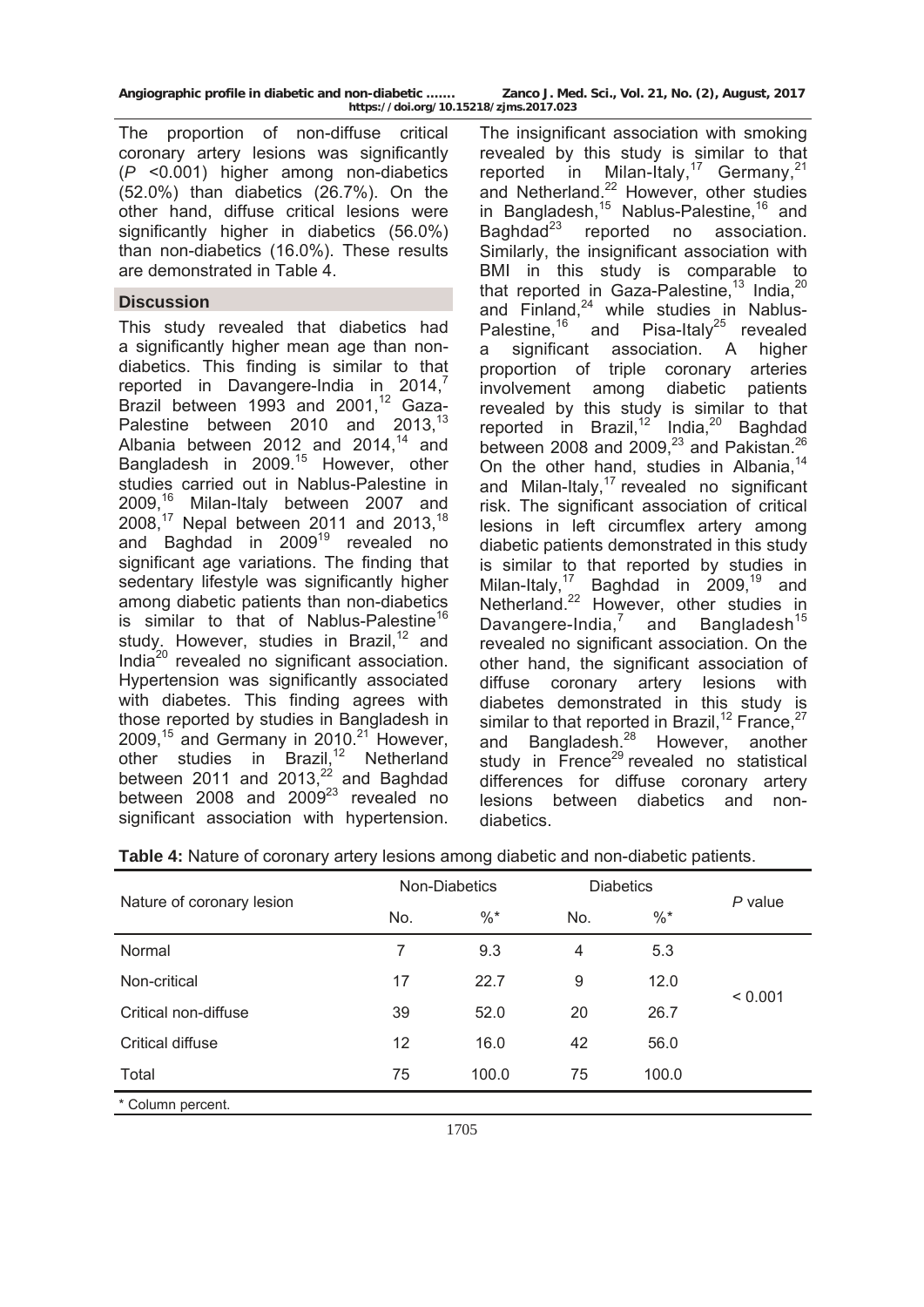**Angiographic profile in diabetic and non-diabetic ……. Zanco J. Med. Sci., Vol. 21, No. (2), August, 2017** 

## **Conclusion**

Type-2 diabetes significantly affects the anatomy of coronary arteries and is associated with age, sedentary lifestyle, and hypertension. A higher proportion of triple coronary arteries disease, critical lesions in the left circumflex artery and diffuse coronary artery lesions were demonstrated in diabetic patients in this study; findings that are comparable to those of different studies in other countries.

#### **Conflicts of interest**

The author reports no conflicts of interest.

#### **References**

- 1. Mendis S, Puska P, Norrving B. Global atlas on cardiovascular disease prevention and control.Geneva: WHO; 2011. Available at: [http://www.who.int/cardiovascular\\_diseases/](http://www.who.int/cardiovascular_diseases/publications/atlas_cvd/en/) [publications/atlas\\_cvd/en/](http://www.who.int/cardiovascular_diseases/publications/atlas_cvd/en/)
- 2. WHO. Reducing risks, promoting healthy life. WHO Report. Geneva: WHO; 2002. Available at: <http://www.who.int/whr/2002/en/>
- 3. WHO. World health statistics 2008. Geneva: WHO; 2008. Available at: [http://www.who.int/](http://www.who.int/whosis/whostat/2008/en/) [whosis/whostat/2008/en/](http://www.who.int/whosis/whostat/2008/en/)
- 4. WHO. Prevention of cardiovascular disease: Guidelines for assessment and management of total cardiovascular risk. Geneva: WHO; 2007. Available at: [http://www.who.int/](http://www.who.int/cardiovascular_diseases/guidelines/pocketgl.english.afr-d-e.rev1.pdf) [cardiovascular\\_diseases/guidelines/](http://www.who.int/cardiovascular_diseases/guidelines/pocketgl.english.afr-d-e.rev1.pdf) [PocketGL.ENGLISH.AFR-D-E.rev1.pdf](http://www.who.int/cardiovascular_diseases/guidelines/pocketgl.english.afr-d-e.rev1.pdf)
- 5. WHO. Preventing chronic diseases–A vital investment. Geneva: WHO; 2005. Available at: [http://apps.who.int/iris/](http://apps.who.int/iris/bitstream/10665/43314/1/9241563001_eng.pdf) [bitstream/10665/43314/1/9241563001\\_eng.pdf](http://apps.who.int/iris/bitstream/10665/43314/1/9241563001_eng.pdf)
- 6. Nathan DM, Meigs J, Singer De. The epidemiology of cardiovascular disease in type-2 diabetes mellitus: How sweat it is…. or is it? Lancet 1997; 350 (S1): S14-8.
- 7. Srinidhi SH, Mallesh P, Yeli SM, Veeranna MG, GiriPunja M. Comparitive angiographic profile in diabetic and non-diabetic patients with acute coronary syndrome. Journal of Clinical and Diagnostic Research 2014; 8(9):MC07-10.
- 8. Alwan A. Health in Iraq: the current situation, our vision for the future and areas of work. 2<sup>nd</sup> ed. Baghdad; MOH; 2004 [cited 2016 Apr 23]. Available at: [http://www.who.int/hac/crises/irq/background/](http://www.who.int/hac/crises/irq/background/iraq_health_in_iraq_second_edition.pdf) [Iraq\\_Health\\_in\\_Iraq\\_second\\_edition.pdf](http://www.who.int/hac/crises/irq/background/iraq_health_in_iraq_second_edition.pdf)
- 9. Larsan H, Berglund G, LingardE F, Ahren B. Comparision of ADA and WHO criteria for diagnosis of diabetes and glucose intolerance. Diabetologia1998; 41:1124-5.
- 10. Moser M. WHO-International Society of Hypertension Guidelines for the Management of

 Hypertension-Do these differ from the U.S. recommendations? Which guidelines should the practicing physician follow?.J Clin Hypertens (Greenwich). 1999; 1(1):48-54.

- 11. WHO. Global database on body mass index. Geneva: WHO; 2012. Available at: [http://apps.who.int/bmi/index.jsp?](http://apps.who.int/bmi/index.jsp?intropage=intro_3.html) [introPage=intro\\_3.html](http://apps.who.int/bmi/index.jsp?intropage=intro_3.html)
- 12. De Sousa JMA, Herrman JLV, Teodoro M, Diogo S, Terceiro BB, De Paola AAV, et al. Comparison of coronary angiography findings in diabetic and non-diabetic women with non ST segment elevation acute coronary syndrome. Arquivos Brasleiros de Cardiologia 2006; 85:2.
- 13. Jamee A, Abed Y, Ramadan M, El-Rabia K, Nasser G, Hijazi M. Impact of diabetes mellitus on coronary artery disease in women attending coronary angiography in Gaza-Palestine: An observational study. Cardiology and Angiology 2015; 4(1):10-8.
- 14. Zera E, Xinxo S, Lezha M. Comparison of in hospital outcome of acute myocardial infarction in patients with vs without diabetis mellitus in Durres population. Cardiology and Angiology 2015; 3(3):130-6.
- 15. Parvin T, Sirajulhaque K, Abu Siddiqi MD, Habib S, Rahman M, Rahman MH, et al. Angiographic severity of coronary artery disease in diabetic and non-diabetic patients in a tertiary care center. University Heart Journal 2014;10 (1): 13-7.
- 16. Mohammad HN. Cardiovascular diseases and risk factors among diabetic patients in Nablus district, West bank, Palestine: Case-control study. M.Sc thesis. An-Najah National University. Palestine; 2014. Available at: [https://scholar.najah.edu/content/cardiovascular](https://scholar.najah.edu/content/cardiovascular-diseases-and-risk-factors-among-diabetic-patients-nablus-district-west-bank)[diseases-and-risk-factors-among-diabetic](https://scholar.najah.edu/content/cardiovascular-diseases-and-risk-factors-among-diabetic-patients-nablus-district-west-bank)[patients-nablus-district-west-bank](https://scholar.najah.edu/content/cardiovascular-diseases-and-risk-factors-among-diabetic-patients-nablus-district-west-bank)
- 17. Andreini D, Pontone G, Bartorelli A, Agostoni P, Mushtaq S, Antonioli L, et al. Comparison of the diagnostic performance of 64-slice computed tomography coronary angiography in diabetic and non diabetic patients with suspected coronary artery disease. Cardiovasc Diabetol 2010; 9:80.
- 18. Dubey L, Guruprasad S, Subramanyam G. Relationship between type 2 diabetes mellitus and coronary artery lesion characteristics: a single center study. Nepalese Heart Journal 2013; 10(1):20-2.
- 19. Kadhim AR, Strak SK, Hazaa MA. Coronary angiographic findings in diabetics patients versus non-diabetics with coronary heart disease. Al-Kindy Col Med J 2013;9(1): 23-30.
- 20. Mahalle N, Garg MK, Naik SS, Kulkarni MV. Association of metabolic syndrome with severity of coronary artery disease. IJEM 2014; 18(5):708-14.